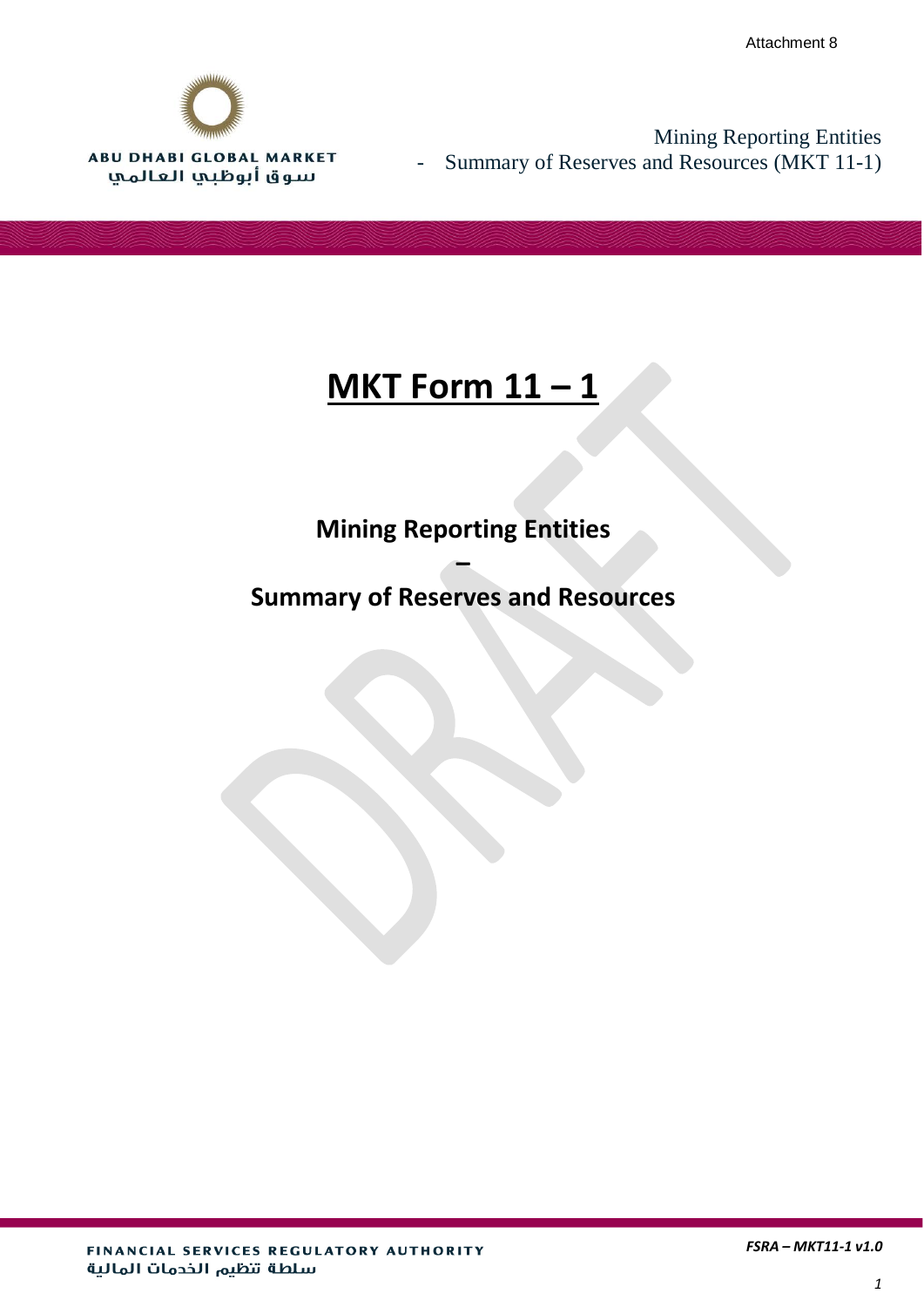

## Mining Reporting Entities Summary of Reserves and Resources (MKT 11-1)

# **1 Summary of Reserves and Resources**

## **MINING REPORTING ENTITIES – SUMMARY OF RESERVES AND RESOURCES**

*Cross-referenced from MKT Rule 11.11.1*

#### **Date:** dd/mm/yyyy

#### **1. Summary of Mineral Reserves and Resources**

The following information must be provided for each Mining Tenement or relevant geographical area. \*

| Name of Mining Tenement /         |                |                           |       |                             |       |                                           |                                                                                  |
|-----------------------------------|----------------|---------------------------|-------|-----------------------------|-------|-------------------------------------------|----------------------------------------------------------------------------------|
| <b>Geographical Area**:</b>       |                |                           |       |                             |       |                                           |                                                                                  |
| Country:                          |                |                           |       |                             |       |                                           |                                                                                  |
| <b>Mining Reporting Standard:</b> |                |                           |       |                             |       |                                           |                                                                                  |
| Category                          | <b>Mineral</b> | <b>Gross Attributable</b> |       |                             |       | <b>Net Attributable to Mining</b>         | <b>Comments</b>                                                                  |
|                                   | <b>Type</b>    | to Mining Tenement        |       | <b>Reporting Entity</b>     |       |                                           |                                                                                  |
|                                   |                | Tonnes<br>(millions)      | Grade | <b>Tonnes</b><br>(millions) | Grade | % Change<br>from<br>previous<br>Form 11-1 | Explanation of any<br>material changes in<br>holdings from previous<br>Form 11-1 |
| <b>Mineral Resources</b>          |                |                           |       |                             |       |                                           |                                                                                  |
| <b>Measured</b>                   |                |                           |       |                             |       |                                           |                                                                                  |
| <b>Indicated</b>                  |                |                           |       |                             |       |                                           |                                                                                  |
| <b>Inferred</b>                   |                |                           |       |                             |       |                                           |                                                                                  |
| Total                             |                |                           |       |                             |       |                                           |                                                                                  |
| <b>Ore Reserves</b>               |                |                           |       |                             |       |                                           |                                                                                  |
| <b>Proved</b>                     |                |                           |       |                             |       |                                           |                                                                                  |
| Probable                          |                |                           |       |                             |       |                                           |                                                                                  |
| Total                             |                |                           |       |                             |       |                                           |                                                                                  |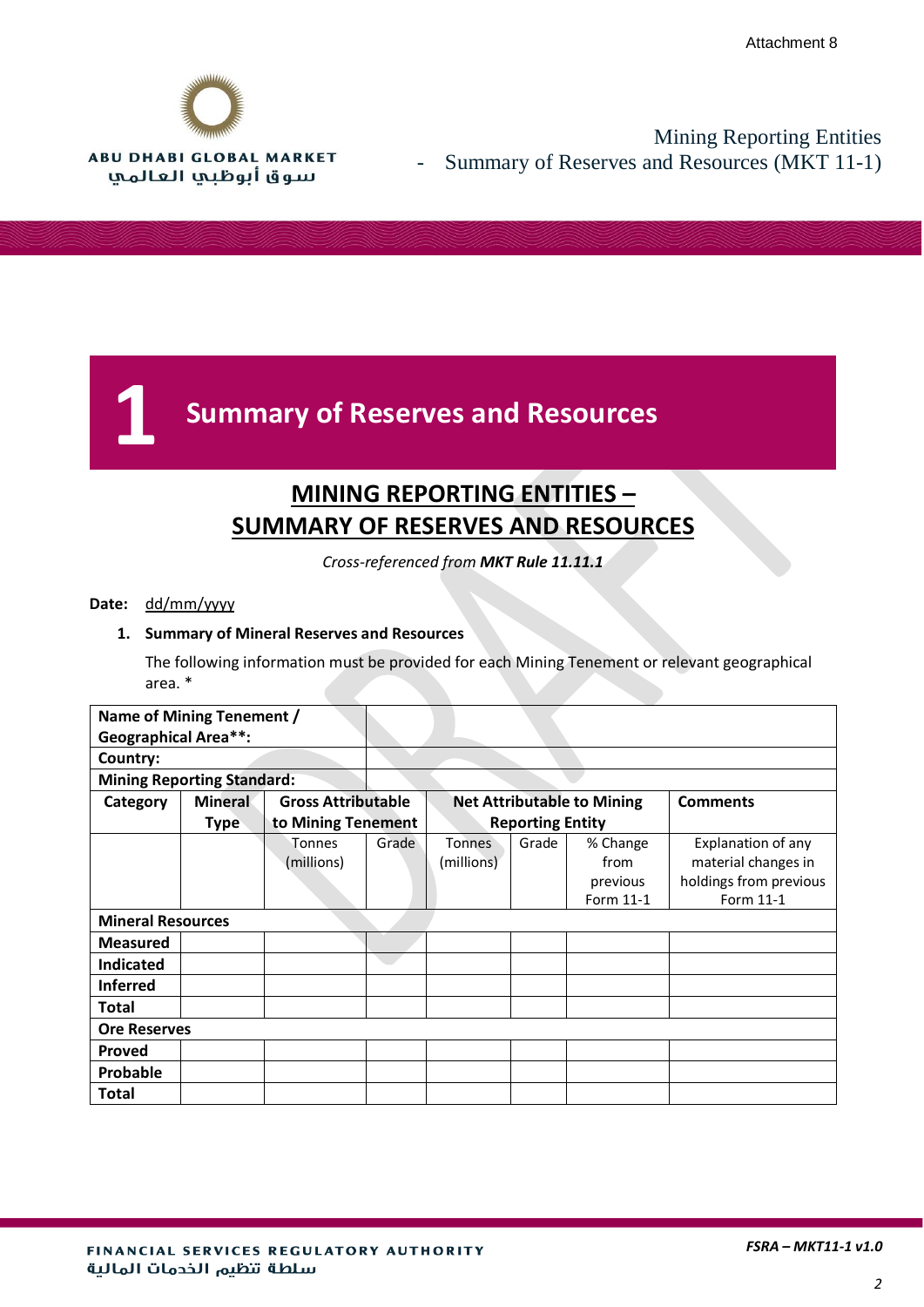

Mining Reporting Entities - Summary of Reserves and Resources (MKT 11-1)

# **2 Mining Reporting Entity's Arrangements**

#### **2. Summary of Mining Reporting Entity's arrangements**

|     | A summary of the Mining Reporting Entity's:                                                  |  |
|-----|----------------------------------------------------------------------------------------------|--|
| (1) | Governance arrangements and<br>internal controls for the                                     |  |
|     | estimates of its Mineral                                                                     |  |
|     | <b>Resources and Ore Reserves</b>                                                            |  |
|     | and the estimation process:                                                                  |  |
|     | (include an explanation of the                                                               |  |
|     | frequency and scope of any                                                                   |  |
|     | reviews or audits undertaken)                                                                |  |
| (2) | Policies and procedures in                                                                   |  |
|     | relation to operating in a                                                                   |  |
|     | sustainable manner, including                                                                |  |
|     | the:                                                                                         |  |
|     | (i) Mining Reporting Entity's<br>policies relating to<br>environmental and social<br>issues; |  |
|     | (ii) Impact of the Mining<br>Reporting Entity's business<br>practices on the                 |  |
|     | environment and the                                                                          |  |
|     | communities in which it                                                                      |  |
|     | operates; and                                                                                |  |
|     | (iii) Environmental and social<br>risks faced by the Mining<br>Reporting Entity.             |  |